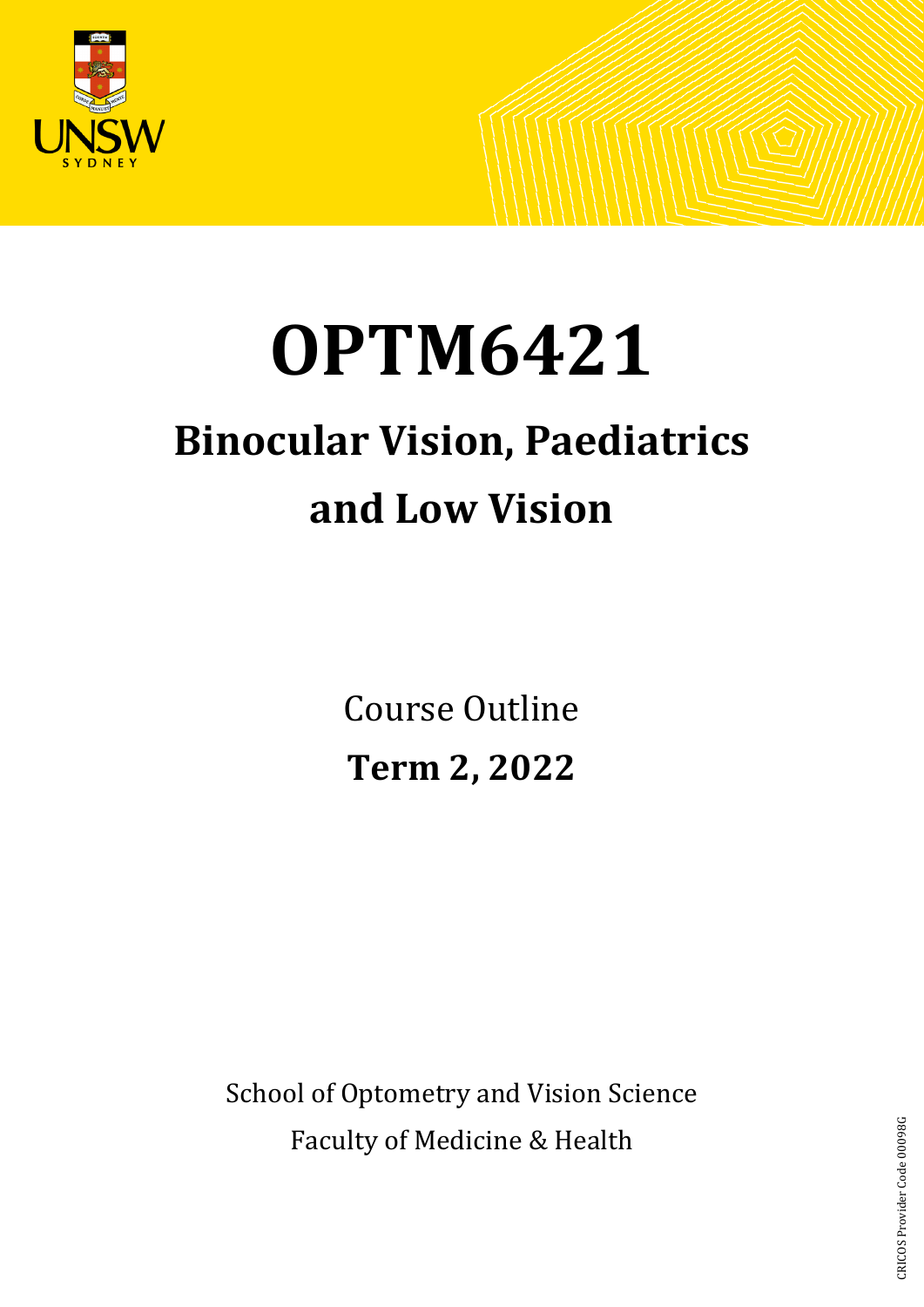# **Table of Contents**

| 1. Staff                                                                      | 3  |
|-------------------------------------------------------------------------------|----|
| 2. Course information                                                         | 3  |
| 2.1 Course summary                                                            | 3  |
| 2.2 Course aims                                                               | 4  |
| 2.3 Course learning outcomes (CLO)                                            | 4  |
| 2.4 Relationship between course and program learning outcomes and assessments | 4  |
| 3. Strategies and approaches to learning                                      | 6  |
| 3.1 Learning and teaching activities                                          | 6  |
| 3.2 Expectations of students                                                  | 7  |
| 4. Course schedule and structure                                              | 8  |
| 5. Assessment                                                                 | 10 |
| <b>5.1 Assessment tasks</b>                                                   | 10 |
| 5.2 Assessment criteria and standards                                         | 11 |
| 5.3 Submission of assessment tasks                                            | 11 |
| 5.4. Feedback on assessment                                                   | 11 |
| 6. Academic integrity, referencing and plagiarism                             | 11 |
| 7. Readings and resources                                                     | 12 |
| 8. Administrative matters                                                     | 12 |
| 9. Additional support for students                                            | 12 |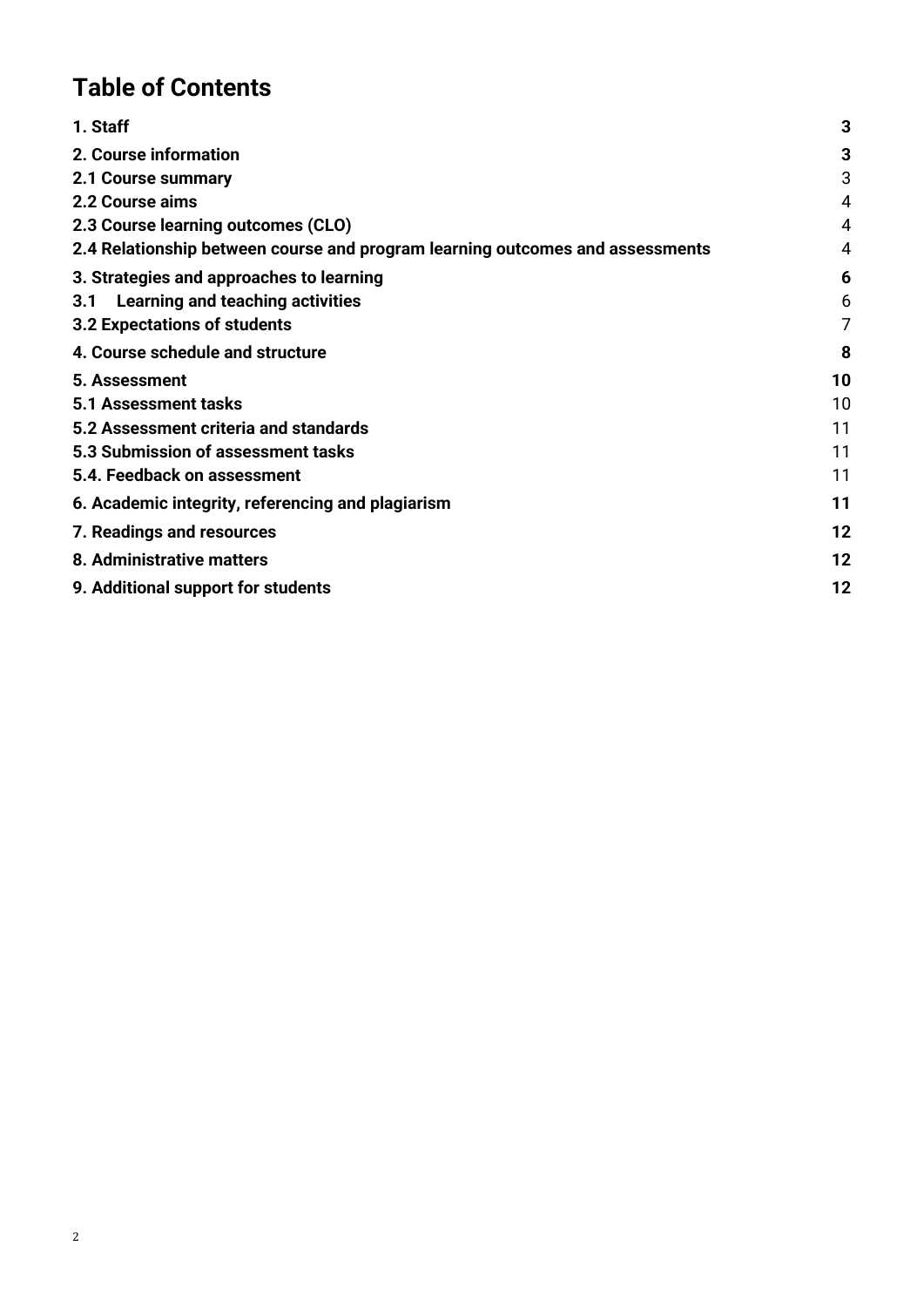# <span id="page-2-0"></span>1. **Staff**

| <b>Position</b>                      | <b>Name</b>           | <b>Email</b>                   | <b>Consultation times and</b><br><b>locations</b> |
|--------------------------------------|-----------------------|--------------------------------|---------------------------------------------------|
| Course<br>Convenor                   | Dr Pauline Kang       | p.kang@unsw.edu.au             | By appointment                                    |
| Lecturer                             | Dr Sharon Oberstein   | s.oberstein@unsw.edu.au        | By appointment                                    |
| Lecture                              | Dr Jerome Ozkan       | j.ozkan@unsw.edu.au            | By appointment                                    |
| Associate<br>Lecturer                | Dr Ngozi Chidi-Egboka | n.chidi-<br>egboka@unsw.edu.au | By appointment                                    |
| Associate<br>Lecturer                | Ms Rebecca Dang       | r.dang@unsw.edu.au             | By appointment                                    |
| Technical &<br>laboratory<br>manager | Dr Dale Larden        | d.larden@unsw.edu.au           | By appointment                                    |

# <span id="page-2-1"></span>**2. Course information**

Units of credit: 6

Pre-requisite(s): OPTM6400

Teaching times and locations:

*Lectures: Monday 11am – 1pm, Weeks 1 – 10* 

*Tutorials/webinars: Thursday 3pm – 5pm, Weeks 4 – 10* 

*Practicals: Weeks 2 – 10*

- *Group 1: Wednesday 9am – 11am*
- *Group 2: Wednesday 3pm – 5pm*
- *Group 3: Thursday 9 am to 11am*
- *Group 4: Thursday 1pm – 3pm*

For more information, please go to<http://timetable.unsw.edu.au/2022/OPTM6421.html>

#### <span id="page-2-2"></span>**2.1 Course summary**

OPTM6421 will further develop the integration of student knowledge of the basic sciences with clinical competency in the areas of binocular vision, low vision and paediatrics. Students will be introduced to the care and assessment of paediatric patients and patients with strabismus, amblyopia, nystagmus, and/or low vision or severe visual impairment. Students will need to apply knowledge from earlier courses such as ocular disease, physiology and optics in order to prescribe visual aids which best alleviate the detrimental effects of visual deficits. The course will be delivered using lectures, tutorials, practical classes and self-directed learning.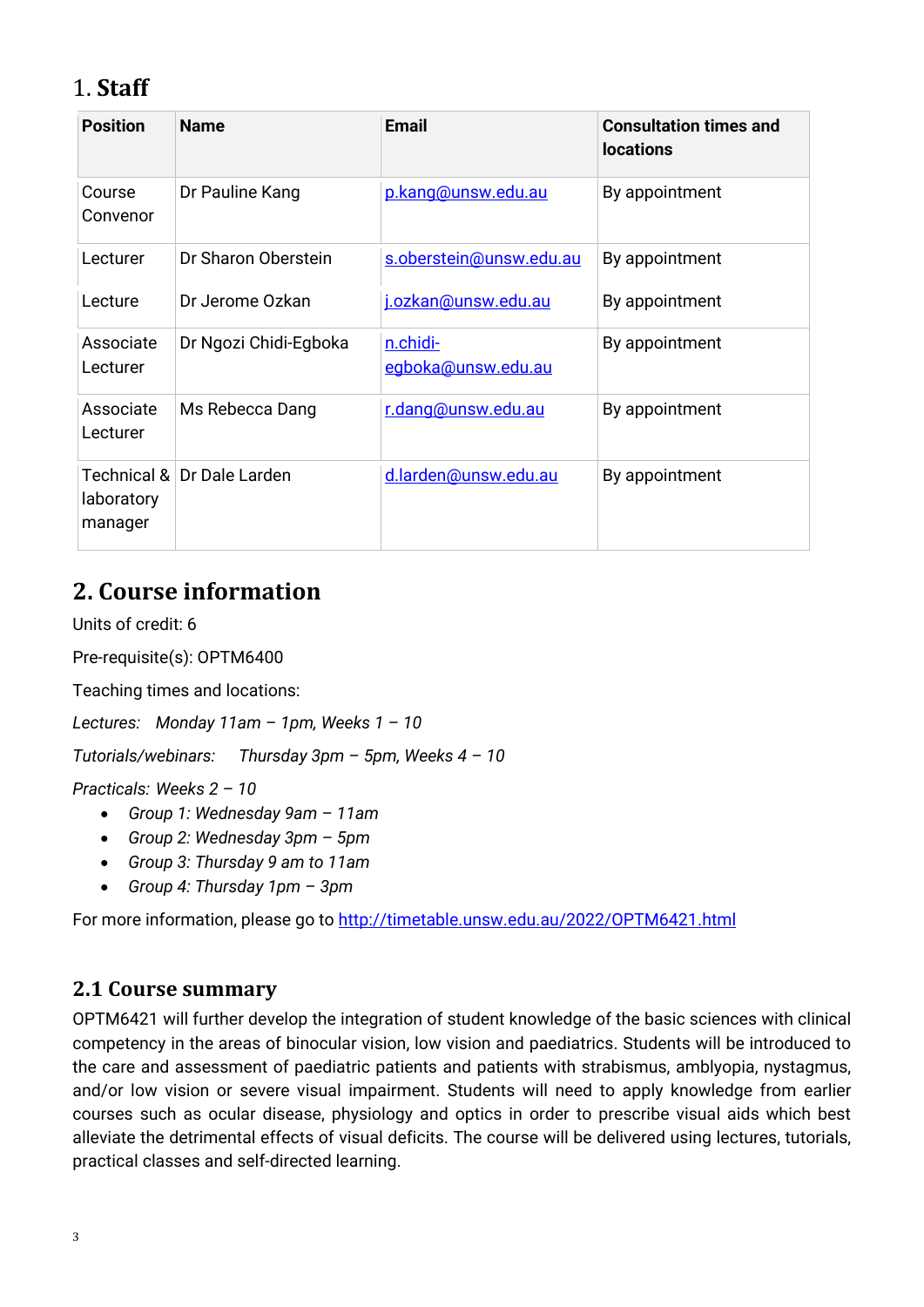#### **Brief Curriculum:**

- Binocular vision amblyopia, comitant and noncomitant strabismus.
- Children's vision examining children, vision therapy, near point stress, optometric management of learning difficulties, special needs patients, child abuse.
- Low vision low vision assessment, low vision aids, adaptive technology, the multidisciplinary mode of practice/rehabilitation.

#### <span id="page-3-0"></span>**2.2 Course aims**

*To produce a student with a professional attitude and good communication skills who has the ability to integrate scientific and clinical aspects of optometry and make well-reasoned decisions.* 

*To advance student knowledge and to stimulate students' interest in optometric subspecialties such as low vision, binocular vision and paediatrics.*

# <span id="page-3-1"></span>**2.3 Course learning outcomes (CLO)**

At the successful completion of this course you (the student) should be able to:

- 1. Demonstrate a thorough understanding of strabismus and related sensory anomalies
- 2. Choose appropriate testing to obtain an accurate diagnosis
- 3. Choose appropriate therapy for a patient with strabismus and/or amblyopia
- 4. Identify and correctly manage strabismus that may indicate pathology
- 5. Identify and appropriately manage a variety of ocular motility disorders
- 6. Demonstrate a thorough knowledge of visual disability
- 7. Accurately interpret clinical data to develop a valid clinical management plan
- 8. Demonstrate awareness of the range of low vision aids and services designed to maximise independence and quality of life of people with visual disability
- 9. Identify the elements of a comprehensive management plan which may include the prescription of spectacles or other visual aids, vision therapy, referral to another appropriate professional
- 10. Formulate and implement a comprehensive optometric examination plan with appropriate consideration to age, developmental status and intellectual ability
- 11. Assess developmental visual information processing skills
- 12. Identify the elements of a comprehensive management plan which may include the prescription of spectacles or other visual aids, vision therapy, and/or referral to another appropriate professional

# <span id="page-3-2"></span>**2.4 Relationship between course and program learning outcomes and assessments**

*PLOs for programs 3182 and 8095 are identical but numbering differs. Numbering for program 8095 is used in this table. Further details PLOs for program 8095 can be found here: <https://www.handbook.unsw.edu.au/postgraduate/programs/2022/8095>*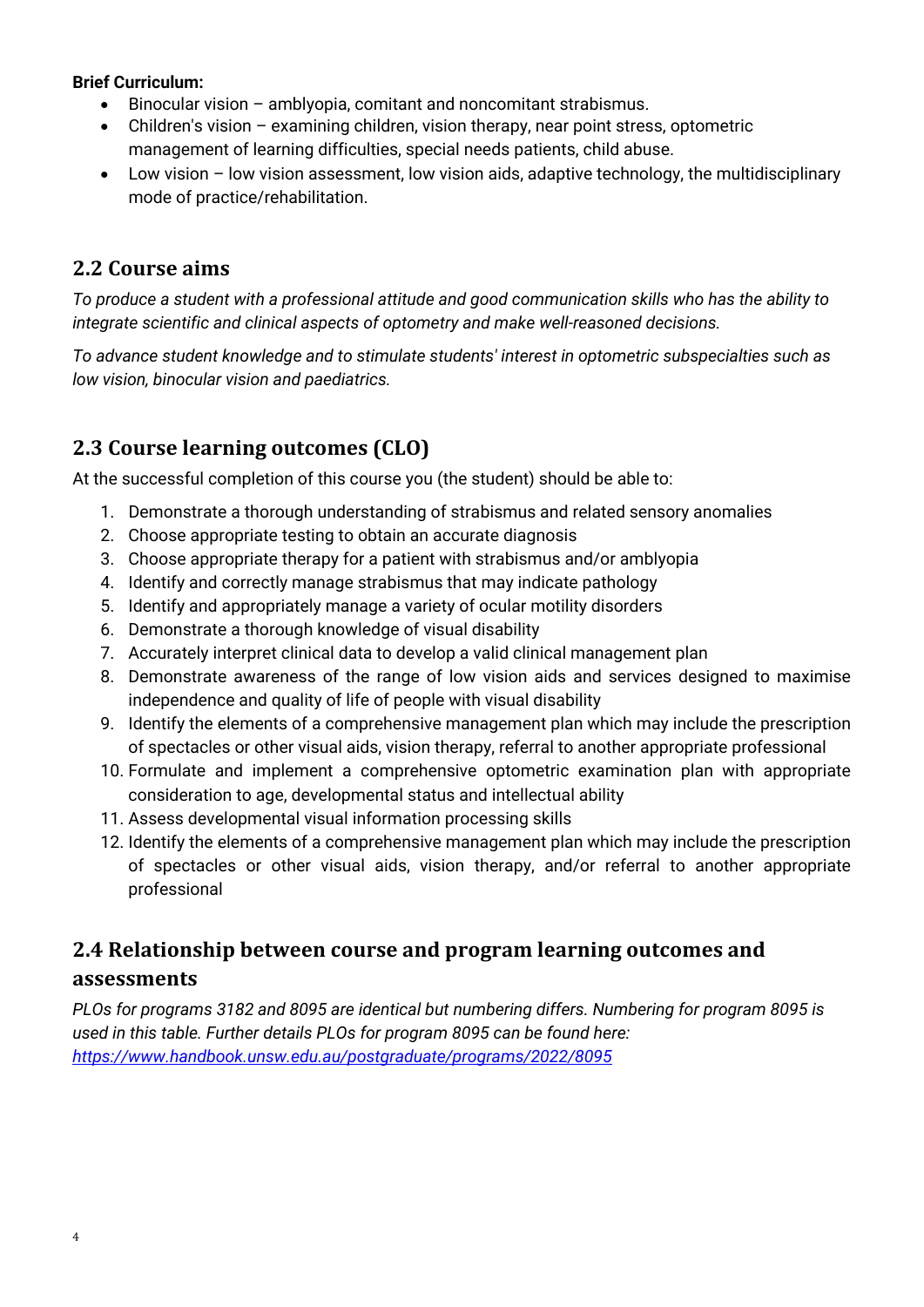| <b>Course Learning</b><br><b>Outcome (CLO)</b> | <b>CLO Statement</b>                                                                                                                                                                                            | <b>Related Tasks &amp;</b><br><b>Assessment</b>                  |
|------------------------------------------------|-----------------------------------------------------------------------------------------------------------------------------------------------------------------------------------------------------------------|------------------------------------------------------------------|
| CLO <sub>1</sub>                               | Demonstrate a thorough understanding of<br>strabismus and related sensory anomalies                                                                                                                             | Final theory exam<br><b>Binocular vision video</b><br>assignment |
| CLO <sub>2</sub>                               | Choose appropriate testing to obtain an accurate<br>diagnosis                                                                                                                                                   | Final theory exam<br><b>Binocular vision video</b><br>assignment |
| CLO <sub>3</sub>                               | Choose appropriate therapy for a patient with<br>strabismus and/or amblyopia                                                                                                                                    | Final theory exam<br>Binocular vision video<br>assignment        |
| CLO <sub>4</sub>                               | Identify and correctly manage strabismus that<br>may indicate pathology                                                                                                                                         | Final theory exam<br><b>Binocular vision video</b><br>assignment |
| CLO <sub>5</sub>                               | Identify and appropriately manage a variety of<br>ocular motility disorders                                                                                                                                     | Final theory exam<br><b>Binocular vision video</b><br>assignment |
| CLO <sub>6</sub>                               | Demonstrate a thorough knowledge of visual<br>disability                                                                                                                                                        | Final theory exam<br><b>Practical examination</b>                |
| CLO <sub>7</sub>                               | Accurately interpret clinical data to develop a<br>valid clinical management plan                                                                                                                               | Final theory exam<br><b>Practical examination</b>                |
| CLO <sub>8</sub>                               | Demonstrate awareness of the range of low<br>vision aids and services designed to maximise<br>independence and quality of life of people with<br>visual disability                                              | Final theory exam<br><b>Practical examination</b>                |
| CLO 9                                          | Identify the elements of a comprehensive<br>management plan which may include the<br>prescription of spectacles or other visual aids,<br>vision therapy, referral to another appropriate<br>professional        | Final theory exam<br><b>Practical examination</b>                |
| <b>CLO 10</b>                                  | Formulate and implement a comprehensive<br>optometric examination plan with appropriate<br>consideration to age, developmental status and<br>intellectual ability                                               | <b>Practical examination</b>                                     |
| <b>CLO 11</b>                                  | Assess developmental visual information<br>processing skills                                                                                                                                                    | <b>Practical examination</b>                                     |
| <b>CLO 12</b>                                  | Identify the elements of a comprehensive<br>management plan which may include the<br>prescription of spectacles or other visual aids,<br>vision therapy, and/or referral to another<br>appropriate professional | Final theory exam<br><b>Practical examination</b>                |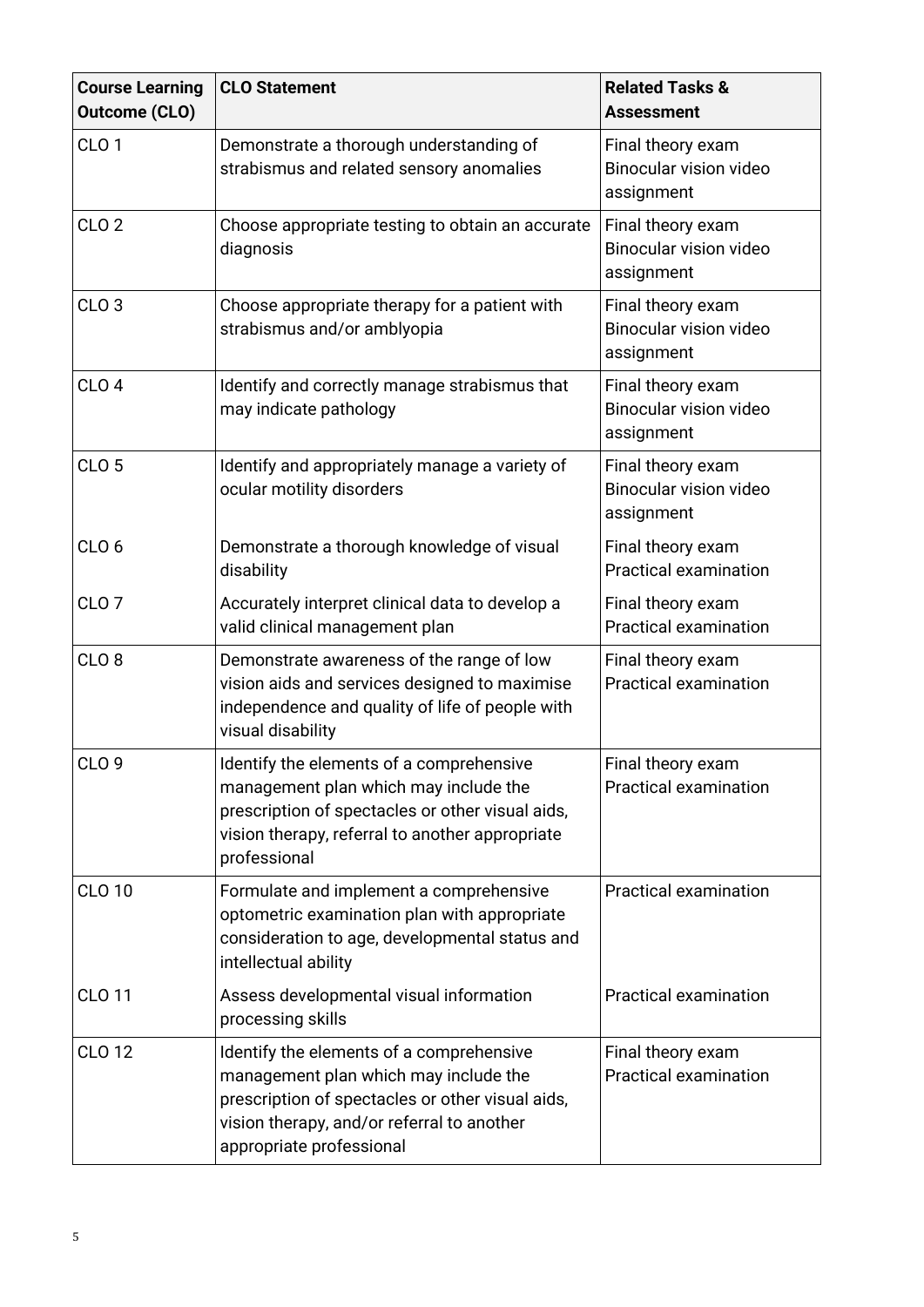The following competency standards are also addressed in part in this course:

Competency standards for entry-level to the Profession of Optometry 2014

**Unit 1**: Professional responsibilities

- 1.1 Maintains, develops and audits optometric knowledge, clinical expertise and skills.
- 1.2 Adopts an evidence-based practice approach as the foundation for making clinical decisions
- 1.4 Acts in accordance with the standards of ethical behaviour of the profession.
- 1.5 Communicates appropriate advice and information.
- 1.9 Provides for the care of patients with a diverse range of requirements and needs.

**Unit 2**: Communication and patient history

- 2.1 Communicates with the patient
- 2.2 Makes general observations of the patient
- 2.3 Obtains the case history

#### **Unit 3**: Patient examination

- 3.1 Formulates an examination plan
- 3.6 Assesses oculomotor and binocular function.
- 3.7 Assesses visual information processing

#### **Unit 4**: Diagnosis and management

- 4.1 Establishes a diagnosis or diagnoses
- 4.2 Evaluates the expected prognosis of the condition
- 4.4 Designs a management plan in consultation with the patient and implements the agreed plan
- 4.8 Prescribes low vision devices
- 4.10 Manages patients requiring vision therapy

**Note that at this point you will NOT be prescribing low vision devices or implementing plans without the supervision of a registered optometrist.**

# <span id="page-5-0"></span>**3. Strategies and approaches to learning**

# <span id="page-5-1"></span>**3.1Learning and teaching activities**

Learning and teaching in OPTM6421 will build upon your prior experience and knowledge obtained throughout your life, including prior visual science and clinical optometry courses. A linear model of education is followed in that the subject matter generally starts with knowledge and facts and builds towards the application of your knowledge in the broader context of patient care. You are encouraged to take responsibility for your own learning, as this will prepare you for the life-long learning that is expected from a health care professional. The following learning strategies will be used in this course:

- Lectures to provide the necessary background and theory underpinning the study of topics included in this course.
- Authentic learning in webinar tutorials and practical classes to develop basic skills and personal experience in a variety of procedures and skills and in case analysis. Some may be replaced by online activities (demonstrations, guest presenters (part of the multidisciplinary low vision rehabilitation model), Moodle quizzes and discussion forums) due to COVID19.
- Class exercises, study questions, reading and assignments self-directed learning is used to (1) reinforce and extend theoretical principles learned in lectures and (2) introduce new material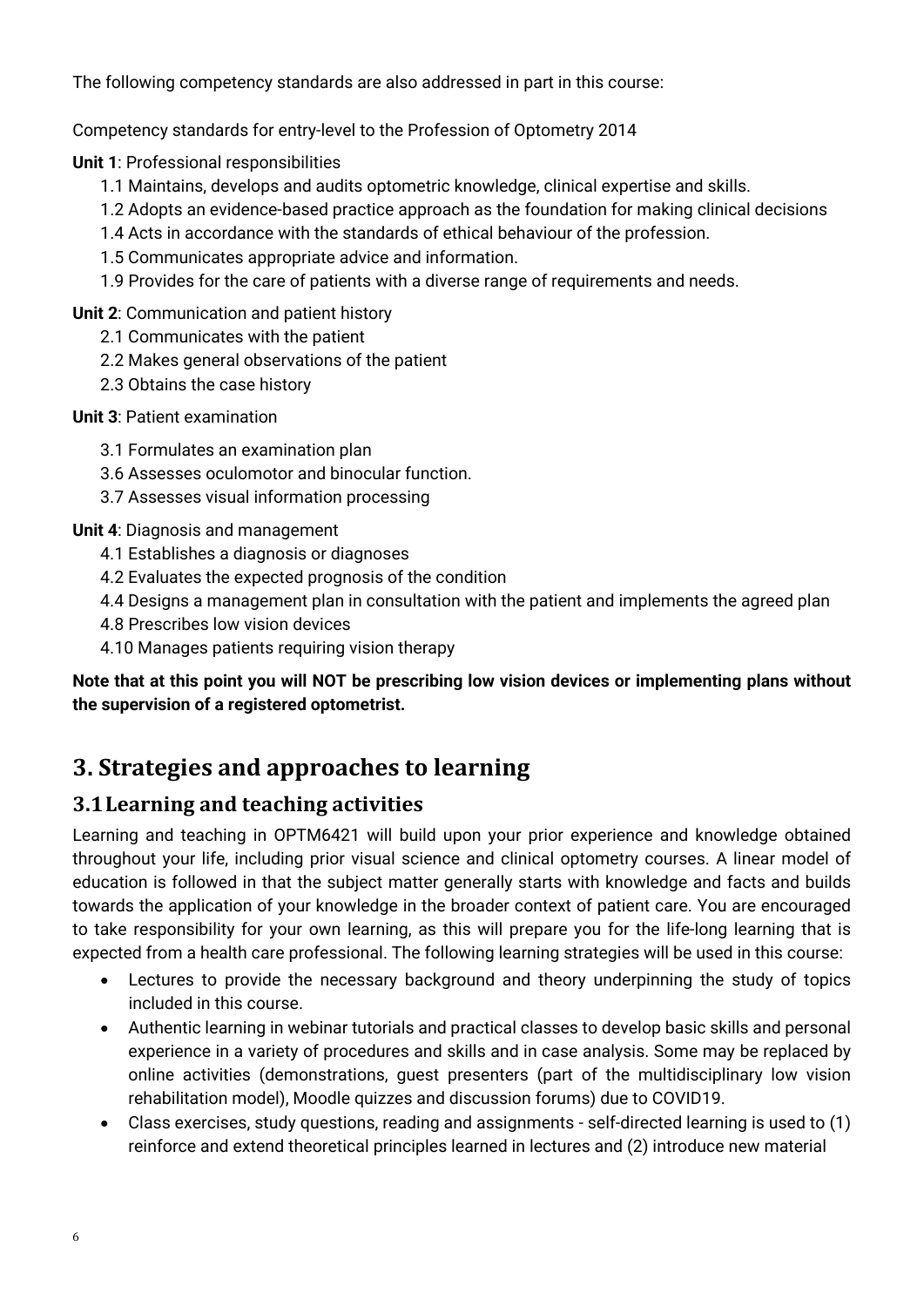# <span id="page-6-0"></span>**3.2 Expectations of students**

Students are reminded that UNSW recommends that a 6 units-of-credit course should involve about 150 hours of study and learning activities. The formal learning activities total approximately 50 hours throughout the term and students are expected (and strongly recommended) to do at least the same number of hours of additional study.

Some components of this course are compulsory, and you are expected to attend and participate fully. Attendance at compulsory course components will be monitored by taking a roll. You are also expected to prepare for practicals and tutorials if you are given preparatory activities. The compulsory course components, and the justification for their compulsory nature, are as follows:

- All live online tutorial/webinar classes, including those given by guest presenters. Attendance at these classes is compulsory because of the special expertise of the presenters, which will provide information not accessible from other sources.
- All practical classes. The practical classes reinforce theoretical components of the course and teach critical practical clinical skills prior to use in the clinic.

Attempts to falsify any attendance registers or record will be managed under UNSW Student Misconduct Procedures:<https://www.gs.unsw.edu.au/policy/documents/studentmisconductprocedures.pdf>

The University uses email as an official form of communication for students. All UNSW students have their own email account. The School of Optometry and Vision Science will also make use of this form of communication.

It is extremely important that you know how to use your student Zmail and ensure that you check it regularly. You are advised to link your official UNSW email address to your habitual email address (e.g. gmail). You will miss out on vital information from the School and University if you do not check your student Zmail.

For more information or if you are having connection or access problems, please reach out to the UNSW IT at<https://www.myit.unsw.edu.au/>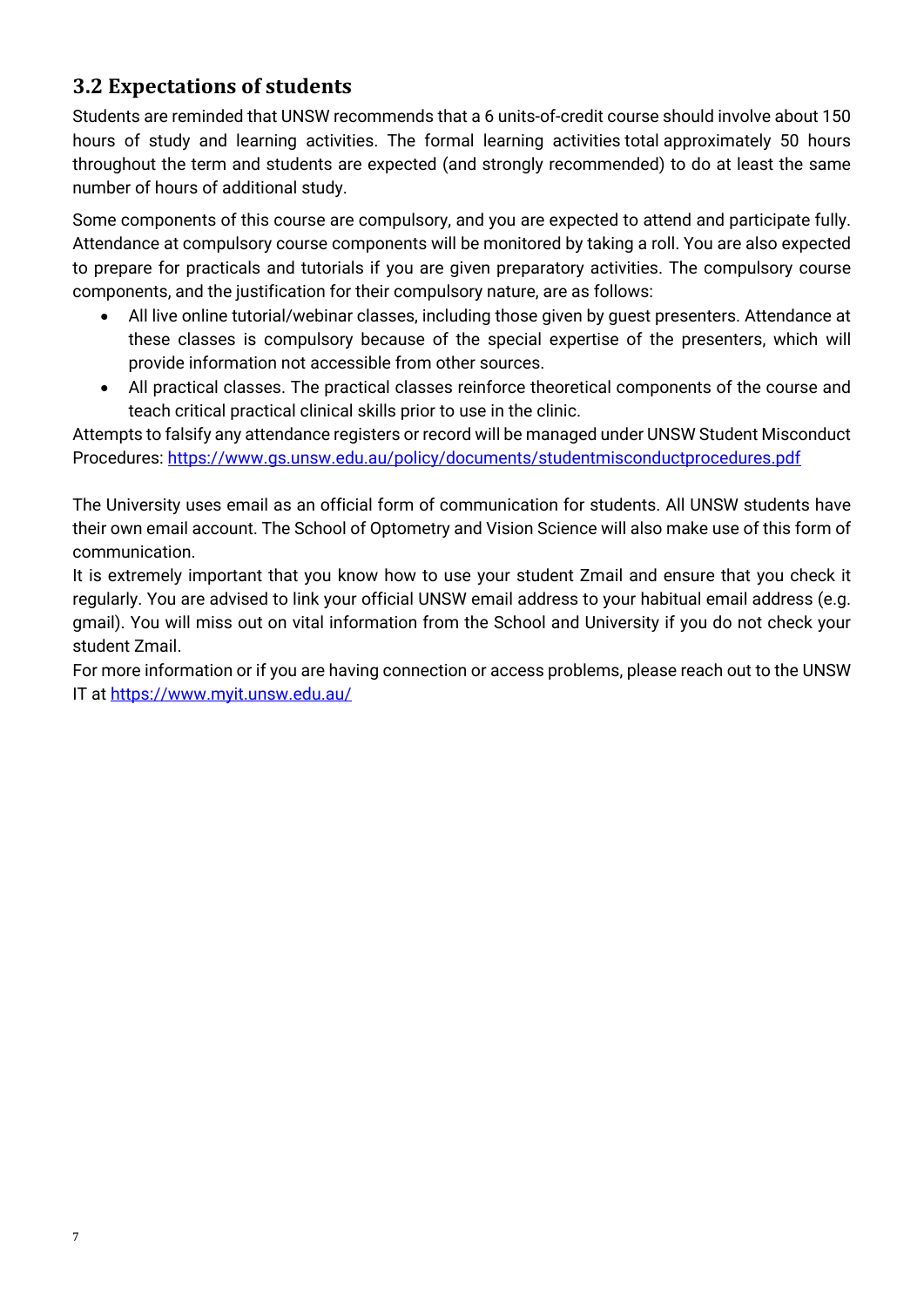# **4. Course schedule and structure**

This course consists of approximately 5 hours of class contact hours per week. You are expected to take an additional 10-15 hours per week of nonclass contact hours to complete assessments, readings and exam preparation.

| Week<br>[Date/Session]             | Lecture topic                                                                                   | Prac                                                                               | Webinar                                             |
|------------------------------------|-------------------------------------------------------------------------------------------------|------------------------------------------------------------------------------------|-----------------------------------------------------|
| Week 1<br>30 <sup>th</sup> May     | . Welcome to course<br>Introduction to strabismus<br>Infantile and incomitant strabismus        |                                                                                    |                                                     |
| Week 2<br>6 <sup>th</sup> June     | • Evaluation of strabismus                                                                      | Deviations and cover test<br><b>Eccentric fixation</b><br>Anomalous correspondence |                                                     |
| Week 3<br>$13th$ June <sup>*</sup> | • Management of strabismus, paediatric refractive error and<br>amblyopia                        | Review                                                                             |                                                     |
| Week 4<br>20 <sup>th</sup> June    | Introduction to paediatrics<br><b>Examining children and clinical techniques</b>                |                                                                                    | Management of traumatic brain injury                |
| Week 5<br>27 <sup>th</sup> June    | • Near point stress<br>• Management of amblyopia                                                | <b>Practical examination</b><br><b>Part A: Binocular vision</b>                    | Management of childhood strabismus                  |
| Week 6<br>4 <sup>th</sup> July     | • Special populations<br>· Inter-professional cooperation                                       | Paediatric prescribing - clinical techniques<br>Developmental visual information   | Paediatric prescribing                              |
| Week 7<br>11 <sup>th</sup> July    | • Management of myopia                                                                          | processing                                                                         | <b>DVIP</b>                                         |
| Week 8<br>18 <sup>th</sup> July    | • Low vision assessment with an eye on rehabilitation<br>• Prescribing LV aides - magnification | LV aids<br>Review                                                                  | Vision related QoL and low vision<br>rehabilitation |
| Week 9<br>25 <sup>th</sup> July    | • Non visual aids/mobility<br>• LV management and glare reduction                               |                                                                                    |                                                     |
| Week 10<br>1 <sup>st</sup> August  | • Advanced low vision management                                                                | <b>Practical examination</b><br><b>Part B: Paediatrics and Low Vision</b>          | Low vision case studies                             |

<span id="page-7-0"></span>\*13th June is a public holiday

Exam Period: 12 August – 25 August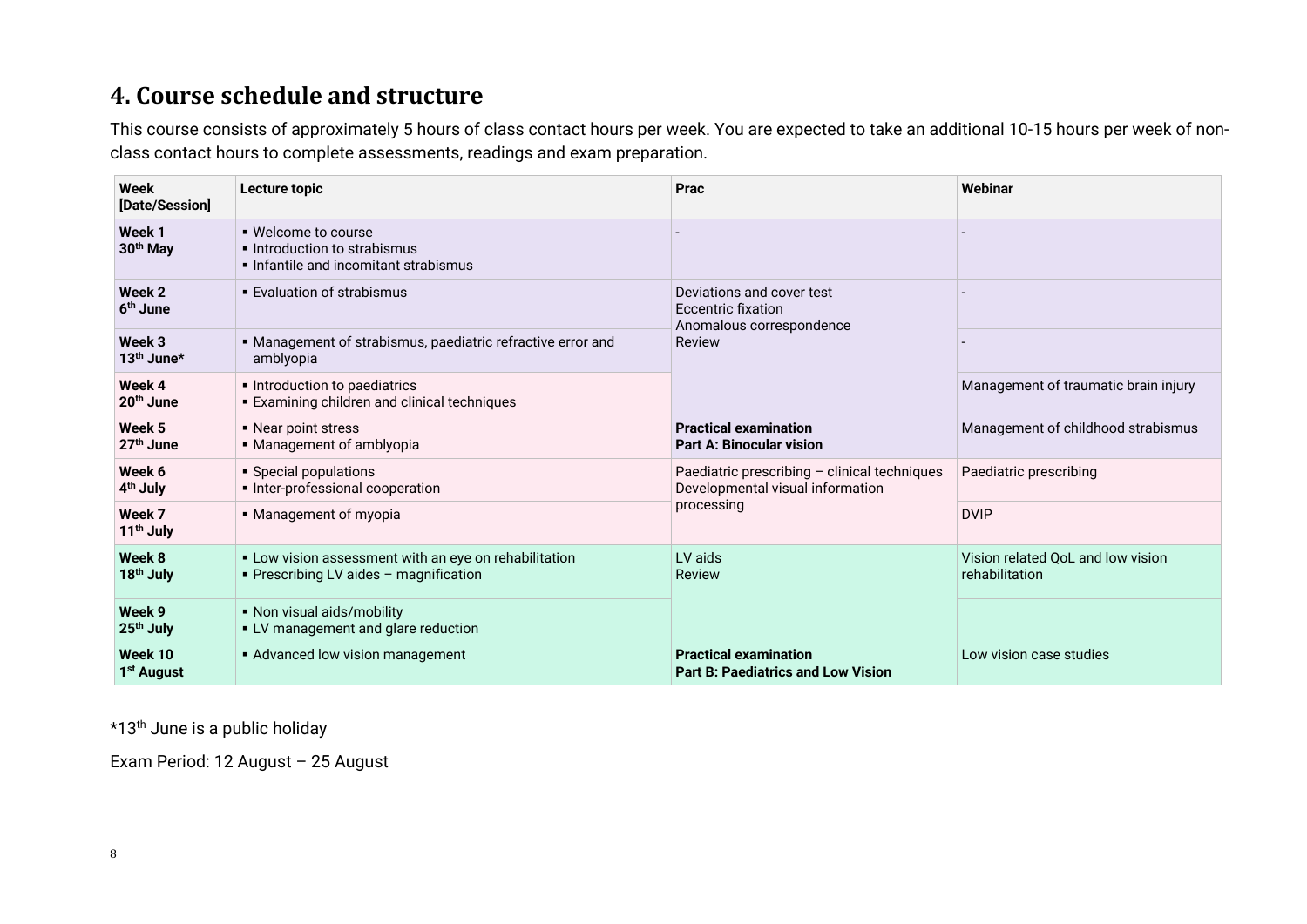Supplementary Exams for 2022 will be held as follows:

FOR TERM 1:

- STAGE 1-4\* COURSES: WEDNESDAY, 18 MAY 2022 FRIDAY, 20 MAY 2022
- THERE WILL BE NO SUPPLEMENTARY EXAMINATIONS FOR STAGE 5 STUDENTS IN TERM 1 2022

FOR TERM 2:

- STAGE 1-4 COURSES: WEDNESDAY, 31 AUGUST 2022 FRIDAY, 2 SEPTEMBER 2022
- THERE WILL BE NO SUPPLEMENTARY EXAMINATIONS FOR STAGE 5 STUDENTS IN TERM 22022

FOR TERM 3:

- STAGE 5 COURSES ONLY: DURING THE WEEK OF MONDAY, 12 DECEMBER 2022 FRIDAY, 16 DECEMBER2022
- STAGE 1-4\* COURSES: WEDNESDAY, 14 DECEMBER 2022 FRIDAY, 16 DECEMBER 2022

Supplementary examinations will be held at the scheduled time only. If students who are granted supplementary examinations do not attend, a failure will be recorded for that course. **Students should not make travel arrangements, or any other commitments, before establishing whether or not they have supplementary examinations. Ignorance of these procedures, interstate, overseas or any other absence will not be accepted as an excuse. But usual Special Consideration still applies.**

If additional assessment is not scheduled, this does NOT indicate whether or not a student has passed or failed the course. Results will be received in the usual way. Please do not contact the School in this regard.

Please note the above applies to OPTM and VISN courses only. Any information on supplementary examinations for servicing courses (e.g. CHEM\*\*\*\*) is the responsibility of the School conducting the course.

\* Stage 4 includes courses in the first year of the MClinOptom program.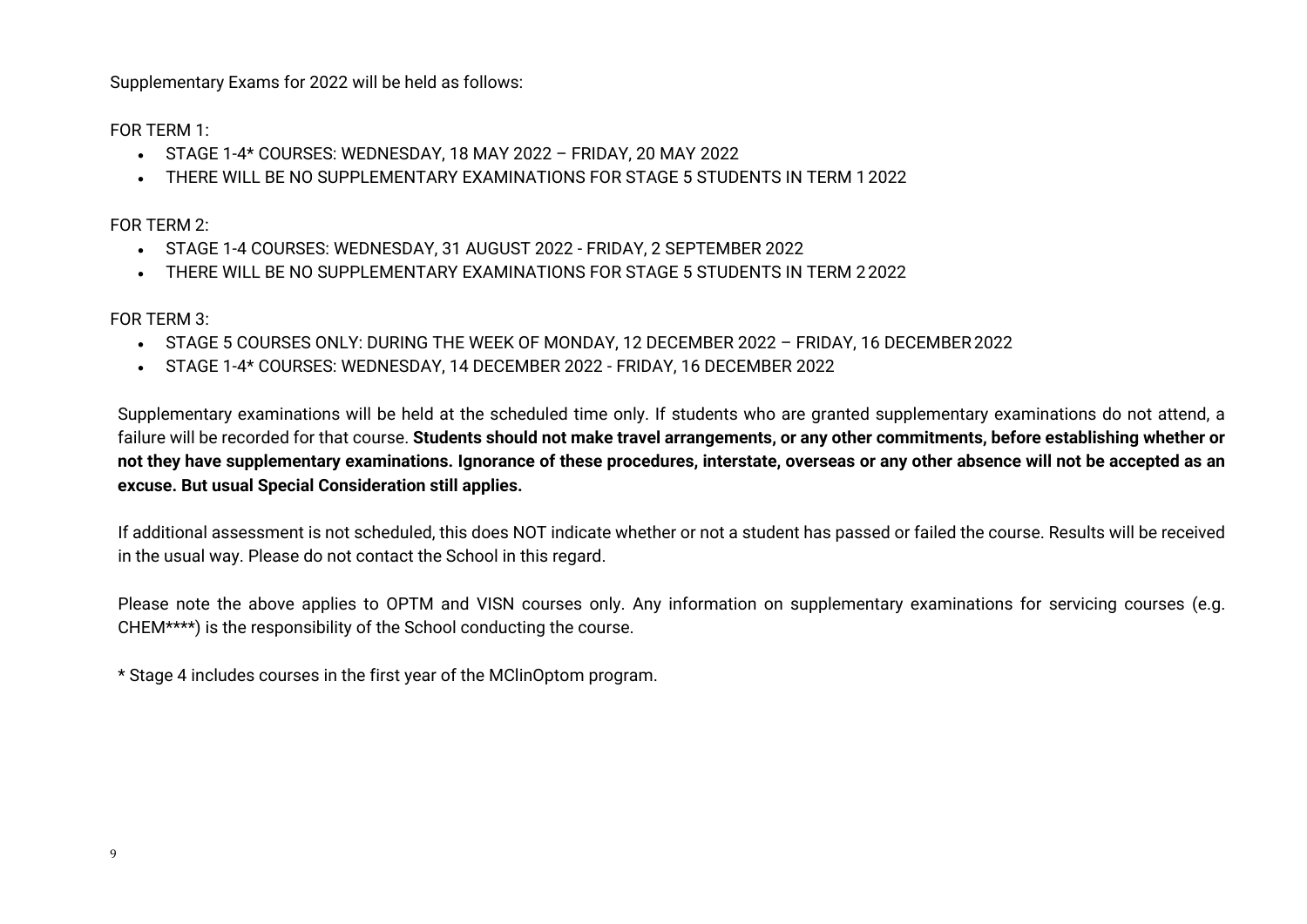# <span id="page-9-0"></span>**5. Assessment**

### <span id="page-9-1"></span>**5.1 Assessment tasks**

| <b>Assessment task</b>                                                                                                                    | <b>Description</b>                                                                                                                                                                                                                                                                                                         | Weight | Due date and<br>time                                                 |
|-------------------------------------------------------------------------------------------------------------------------------------------|----------------------------------------------------------------------------------------------------------------------------------------------------------------------------------------------------------------------------------------------------------------------------------------------------------------------------|--------|----------------------------------------------------------------------|
| <b>Assessment 1:</b><br><b>Binocular vision video</b><br>assignment                                                                       | This assignment involves<br>developing a video on a topic<br>related to binocular vision.<br>The assignment is split into 4<br>parts due throughout the<br>term. There are both<br>individual and group<br>contributions for this<br>assessment.                                                                           | 20%    | <b>Between</b><br>Weeks 3-9                                          |
| <b>Assessment 2:</b><br><b>Practical examination</b><br>Part A:<br><b>Binocular vision</b><br>Part B:<br><b>Pediatrics and Low Vision</b> | The practical exam will be<br>split into 2 parts. The first<br>exam will assess your<br>binocular vision clinical<br>assessment skills. The<br>second exam will assess your<br>low vision and paediatric<br>clinical skills.<br>This is a hurdle assessment -<br>you must pass both practical<br>exams to pass the course. | 30%    | Part A: (15%)<br>during Week 5<br>Part B: (15%)<br>during Week<br>10 |
| <b>Assessment 3:</b><br>Final theory exam                                                                                                 | The final exam will consist of<br>MCQs, extended matching or<br>short answer questions. It will<br>run for 1-2 hours and will<br>cover material related to both<br>the theory and practical<br>components of this course.                                                                                                  | 50%    | <b>UNSW</b> exam<br>period                                           |

#### **Further information**

UNSW grading system:<https://student.unsw.edu.au/grades>

UNSW assessment policy:<https://student.unsw.edu.au/assessment>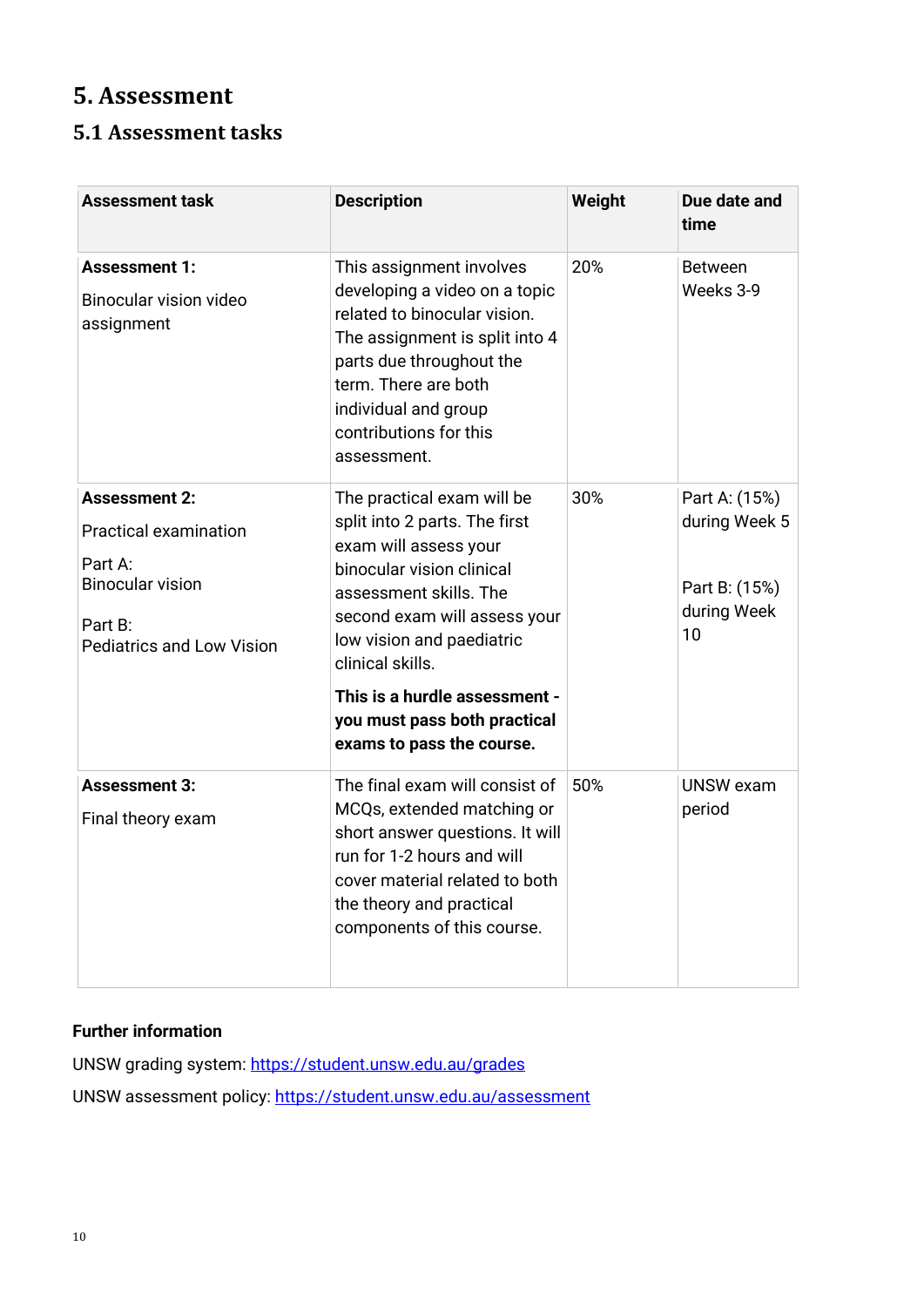# <span id="page-10-0"></span>**5.2 Assessment criteria and standards**

Your future patients, the general public, clinic supervisors and the profession of Optometry expect that you will be able to accurately perform and record the procedures taught in this course, interpret and relate findings to other aspects of patient care, and establish a diagnosis and treatment plan for your patient. The assessment components of this subject are designed to ensure that you will be able to meet these expectations. You must pass the prac and final exams to pass the course. If you fail any of these assessments, you will fail the course, even if your numerical aggregate mark is >50. The grade you receive will be "UF" which indicates that you failed an essential component of the course

### <span id="page-10-1"></span>**5.3 Submission of assessment tasks**

#### **Late Submission**

Late submissions will be penalized at 5% per day capped at five days (120 hours). Students will not be permitted to submit their assessments after this date.

#### **Special Consideration**

If you experience a short-term event beyond your control (exceptional circumstances) that impacts your performance in a particular assessment task, you can apply for Special Considerations.

You must apply for Special Consideration **before** the start of your exam or due date for your assessment, except where your circumstances of illness or misadventure stop you from doing so.

If your circumstances stop you from applying before your exam or assessment due date, you must **apply within 3 working days** of the assessment, or the period covered by your supporting documentation.

More information can be found on the [Special Consideration website.](https://www.student.unsw.edu.au/special-consideration)

#### <span id="page-10-2"></span>**5.4. Feedback on assessment**

*You will be provided with written or verbal feedback for all components for the binocular video assignment (assessment 1) within 2 weeks of submission of individual assignment components.*

*You will also be provided with written or verbal feedback on your performance in the prac exams (Assessment 2) within 2 weeks of the assessment.* 

# <span id="page-10-3"></span>**6. Academic integrity, referencing and plagiarism**

**Referencing** is a way of acknowledging the sources of information that you use to research your assignments. You need to provide a reference whenever you draw on someone else's words, ideas or research. Not referencing other people's work can constitute plagiarism.

Further information about referencing styles can be located at <https://student.unsw.edu.au/referencing>

*Academic integrity is fundamental to success at university. Academic integrity can be defined as a commitment to six fundamental values in academic pursuits: honesty, trust, fairness, respect, responsibility and courage.*[1](#page-10-4) *At UNSW, this means that your work must be your own, and others' ideas* 

<span id="page-10-4"></span><sup>1</sup> International Center for Academic Integrity, 'The Fundamental Values of Academic Integrity', T. Fishman (ed), Clemson University, 2013.